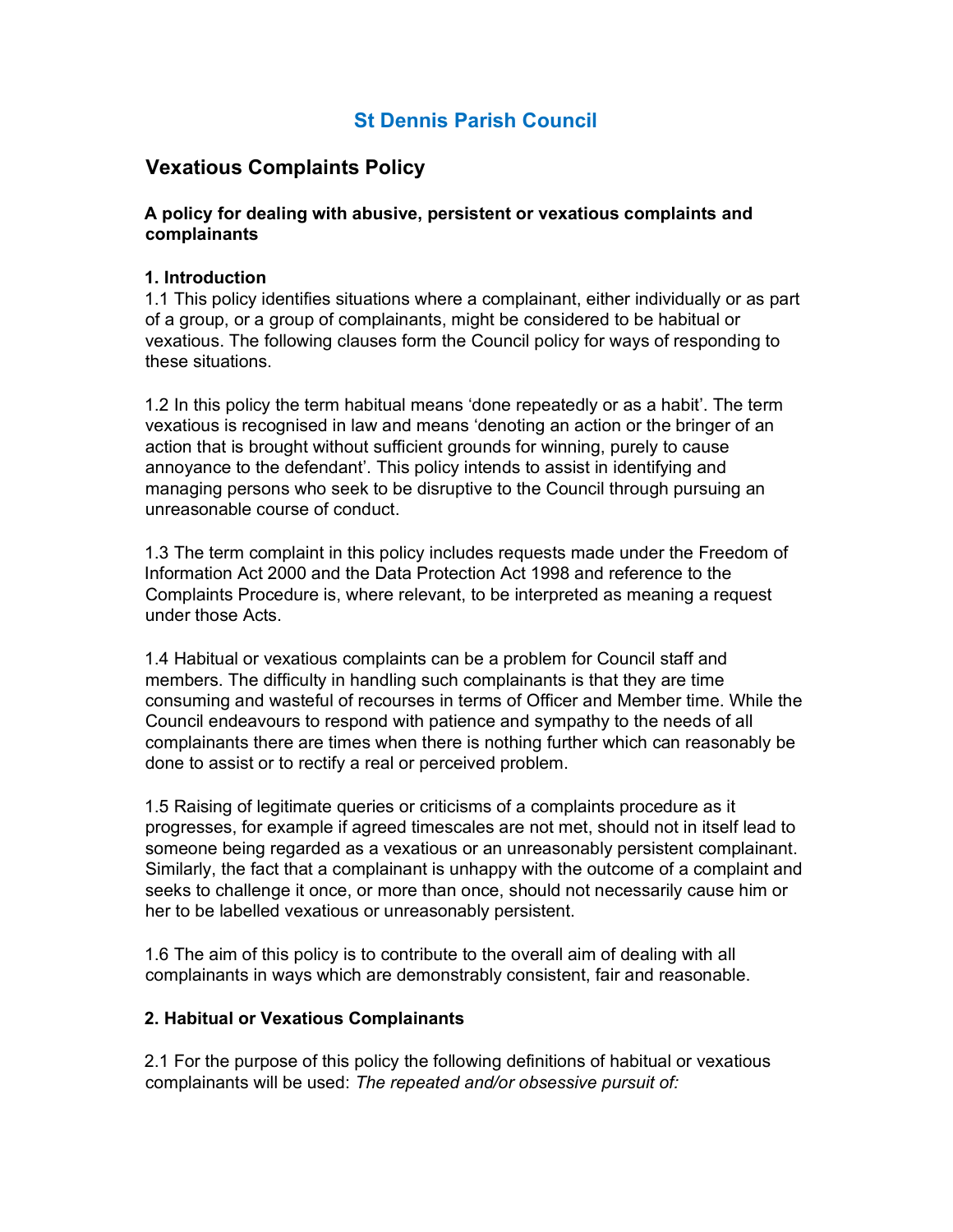- (1) unreasonable complaints and/or unrealistic outcomes; and/or
- (2) reasonable complaints in an unreasonable manner.

2.2 Prior to considering its implementation the Council will send a summary of this policy to the complainant to give them prior notification of its possible implementation.

2.3 Where complaints continue and have been identified as habitual or vexatious in accordance with the criteria set out in Section 3, the staff and the General Purpose, Finance Staffing and Audit Committee will seek agreement to treat the complainant as a habitual or vexatious complainant for the appropriate course of action to be taken. Section 4 details the options available for dealing with habitual or vexatious complaints.

2.4 The Clerk on behalf of the Council will notify complainants, in writing, of the reasons why their complaint has been treated as habitual or vexatious and the action that will be taken. County Councillors for St Dennis Parish Council will also be informed that a constituent has been designated as an habitual or vexatious complainant.

2.5 The status of the complainant will be kept under review. If a complainant subsequently demonstrates a more reasonable approach, then their status will be reviewed.

## 3. Definitions

3.1 St Dennis Parish Council defines unreasonably persistent and vexatious complainants as those complainants who, because of the frequency or nature of their contacts with the Council, hinder the Council's consideration of their or other people's complaints.

The description 'unreasonably persistent' and 'vexatious' may apply separately or jointly to a particular complainant.

3.2 Examples include the way in which, or frequency with which, complainants raise their complaints with staff or how complainants respond when informed of the Council's decision about the compliant.

3.3 Features of an unreasonably persistent and/or vexatious complainant include the following (the list is not exhaustive, nor does one single feature on its own necessarily imply that the person will be considered as being in this category):

## An unreasonably persistent and/or vexatious complainant may:

- have insufficient or no grounds for their complaint and be making the complaint only to annoy (or for reasons that he or she does not admit or make obvious)
- refuse to specify the grounds of a complaint despite offers of assistance
- refuse to co-operate with the complaints investigation process while still wishing their complaint to be resolved.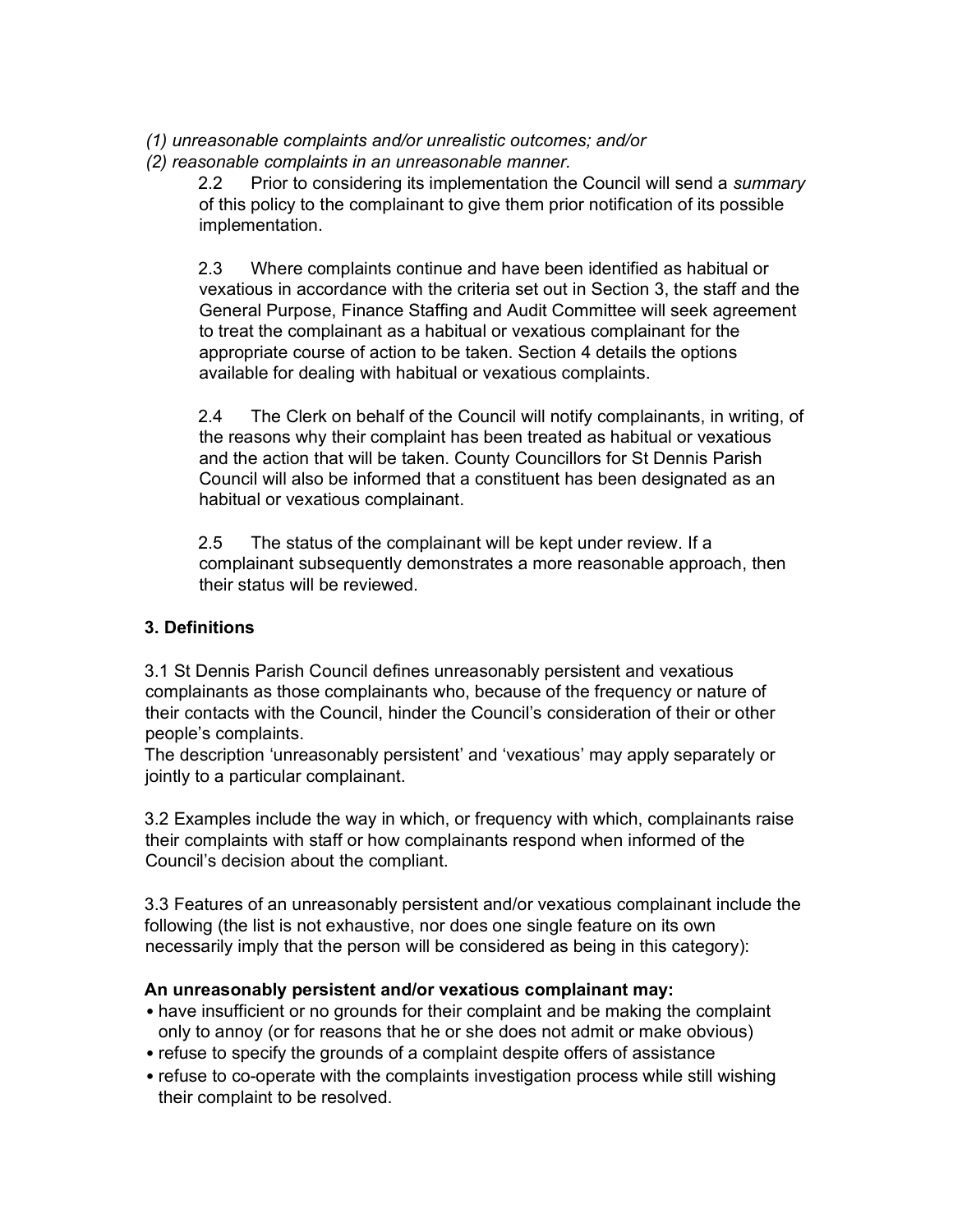- refuse to accept that issues are not within the remit of the complaints policy and procedure despite having been provided with information about the scope of the policy and procedure.
- refuse to accept that issues are not within the power of the Council to investigate, change or influence.
- insist on the complaint being dealt with in ways which are incompatible with the complaint's procedure or with good practice (e.g. insisting that there must not be any written record of the complaint)
- make what appear to be groundless complaints about the staff dealing with the complaints and seek to have them dismissed or replaced.
- make an unreasonable number of contacts with the Council, by any means in relation to a specific complaint or complaints.
- make persistent and unreasonable demands or expectations of staff and/or the complaints process after the unreasonableness has been explained to the complainant (an example of this could be a complainant who insists on immediate responses to questions, frequent and/or complex letters, faxes telephone calls or emails)
- harass or verbally abuse or otherwise seek to intimidate staff dealing with their complaint, in relation to their complaint by use of foul or inappropriate language or by the use of offensive and racist language or publish their complaints in other forms of media.
- raise subsidiary or new issues whilst a complaint is being addressed that were not part of the complaint at the start of the complaint process.
- introduce trivial or irrelevant new information whilst the complaint is being investigated and expect this to be taken into account and commented on
- change the substance or basis of the complaint without reasonable justification whilst the complaint is being addressed.
- deny statements he or she made at an earlier stage in the complaint process are known to have electronically recorded meetings and conversations without the prior knowledge and consent of the other person(s) involved
- adopts a 'scattergun' approach, for instance, pursuing a complaint or complaints not only with the Council, but at the same time with, for example, a Member of Parliament, other Councils, elected Councillors of this and other Councils, the Council's Independent Auditor, the Standards Board, the Police, other public bodies or solicitors
- refuse to accept the outcome of the complaint process after its conclusion, repeatedly arguing the point, complaining about the outcome, and/or denying that an adequate response has been given.
- make the same complaint repeatedly, perhaps with minor differences, after the complaints procedure has been concluded and insist that the minor differences make these 'new' complaints which should be put through the full complaints procedure • persistently approach the Council through different routes or other persons about the same issue
- persist in seeking an outcome which Council has explained is unrealistic for legal or

policy (or other valid) reasons

• refuse to accept documented evidence as factual.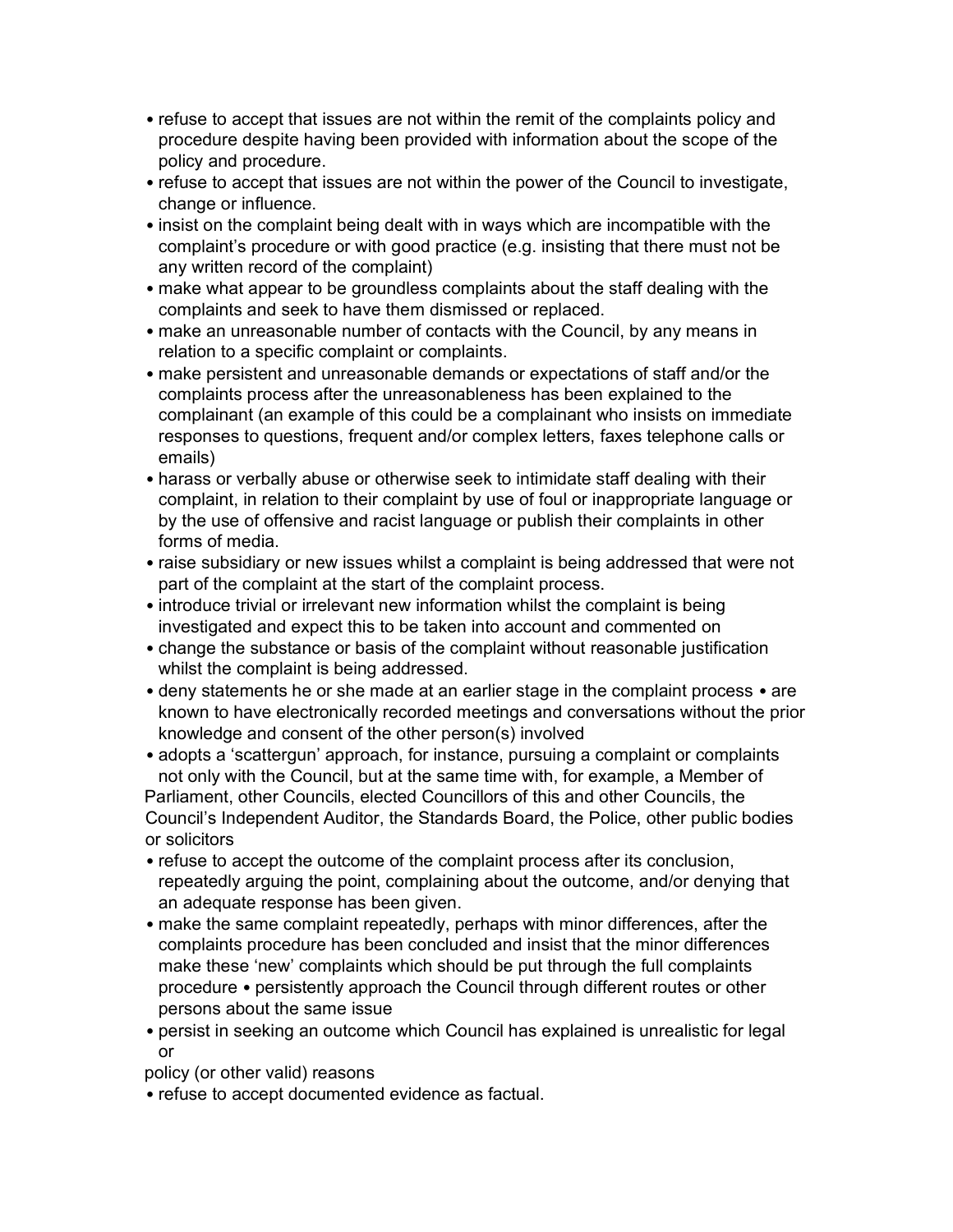- complain about or challenge an issue based on an historic and/or an irreversible decision or incident
- combine some or all of these features.

## 4. Imposing Restrictions

4.1 The Council will ensure that the complaint is being, or has been, investigated properly according to the adopted complaints procedure.

4.2 In the first instance the Clerk will consult with the Chairman of the Council and Chairman of the General Purpose, Finance, Staffing & Audit Committee prior to issuing a warning to the complainant. The Clerk will contact the complainant in writing, or by e-mail, to explain why this behaviour is causing concern and ask them to change this behaviour and outline the actions that the Council may take if they do not comply.

4.3 If the disruptive behaviour continues, the Clerk will issue a reminder letter to the complainant advising them that the way in which they will be allowed to contact the Council in future will be restricted. The Clerk will make this decision in consultation with the Chairman of the Council and the Chairman of the Communications Committee and inform the complainant in writing of what procedures have been put in place and for what period.

4.4 Any restriction that is imposed on the complainant's contact with the Council will be appropriate and proportionate and the complainant will be advised of the period of time over which that the restriction will be in place. In most cases restrictions will apply for between three to six months, but in exceptional cases this may be extended. In such cases the restrictions would be reviewed on a quarterly basis, or at the next Full Council Meeting.

4.5 Restrictions will be tailored to deal with the individual circumstances of the complainant and may include:

- banning the complainant from making contact by telephone except through a third party e.g. a solicitor, a Councillor or a friend acting on their behalf
- banning the complainant from sending emails to individuals and/or all Council Officers and insisting they only correspond by postal letter.
- requiring contact to take place with one named member of staff or a named Councillor only.
- restricting telephone calls to specified days and/or times and/or duration requiring any personal contact to take place in the presence of an appropriate witness.
- letting the complainant know that the Council will not reply to or acknowledge any further contact from them on the specific topic of that complaint (in this case, a designated member of staff or a Councillor will be identified who will read future correspondence).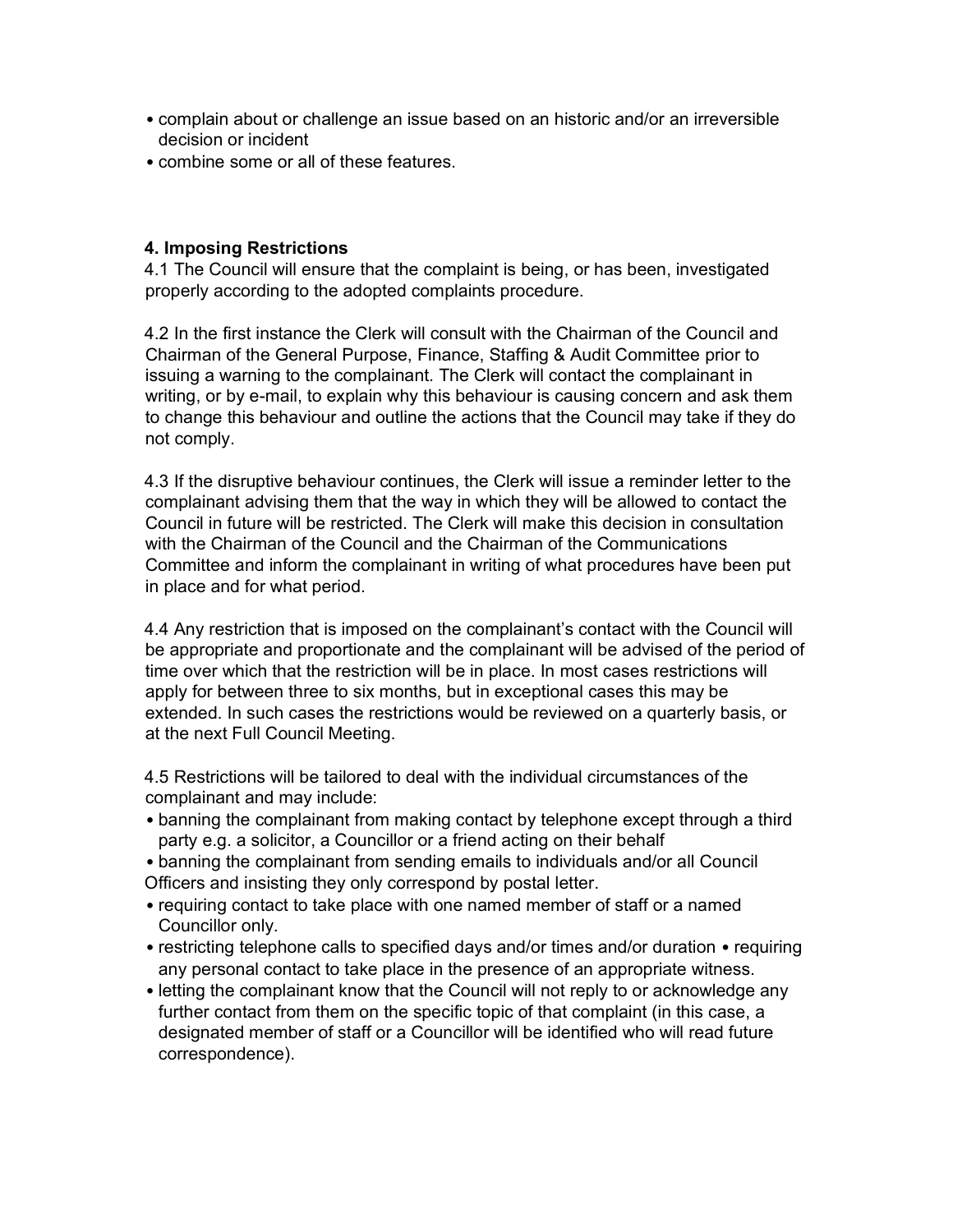4.6 When the decision has been taken to apply this policy to a complainant, the Clerk will contact the complainant in writing to explain:

- why the decision has been taken what action has been taken the duration of that action.
	- 4.7 The Clerk will enclose a copy of this policy in the letter to the complainant.
	- 4.8 Where a complainant continues to behave in a way that is unacceptable, the

Clerk, in consultation with the Chairman of the Council and the Chairman of the General Purpose, Finance, Staffing & Audit Committee may decide to refuse all contact with the complainant and stop any investigation into his or her complaint.

4.9 Where the behaviour is so extreme or it threatens the immediate safety and welfare of staff, other options will be considered, e.g. the reporting of the matter to the police or taking legal action. In such cases, the complainant may not be given prior warning of that action.

## 5. New complaints from complainants who are treated as abusive, vexatious or Persistent.

5.1 New complaints from people who have come under this policy will be treated on their merits. The Clerk, the Chairman of the Council in conjunction with the Chairman of the General Purpose, Finance, Staffing & Audit Committee will decide whether any restrictions that have been applied before are still appropriate and necessary in relation to the new complaint. A blanket policy is not supported, nor ignoring genuine service requests or complaints where they are founded.

5.2 The fact that a complainant is judged to be unreasonably persistent or vexatious, and any restrictions imposed on Council's contact with him or her, will be recorded and notified to those who need to know within the Council.

#### 6. Review

6.1 The status of a complainant judged to be unreasonably persistent or vexatious will be reviewed by the Clerk, the Chairman of the Council and the Chairman of the General Purpose, Finance, Staffing & Audit Committee, after three months, and at the end of every subsequent three months within the period during which the policy is to apply, or by the next Full Council Meeting.

6.2 The complainant will be informed of the result of this review if the decision to apply this policy has been changed or extended.

## 7. Record Keeping

7.1 The Clerk will retain adequate records of the details of the case and the action that has been taken. Records will be kept of:

• the name and address of each member of the public who is treated as abusive, vexatious or persistent, or any other person who so aids the complainant.